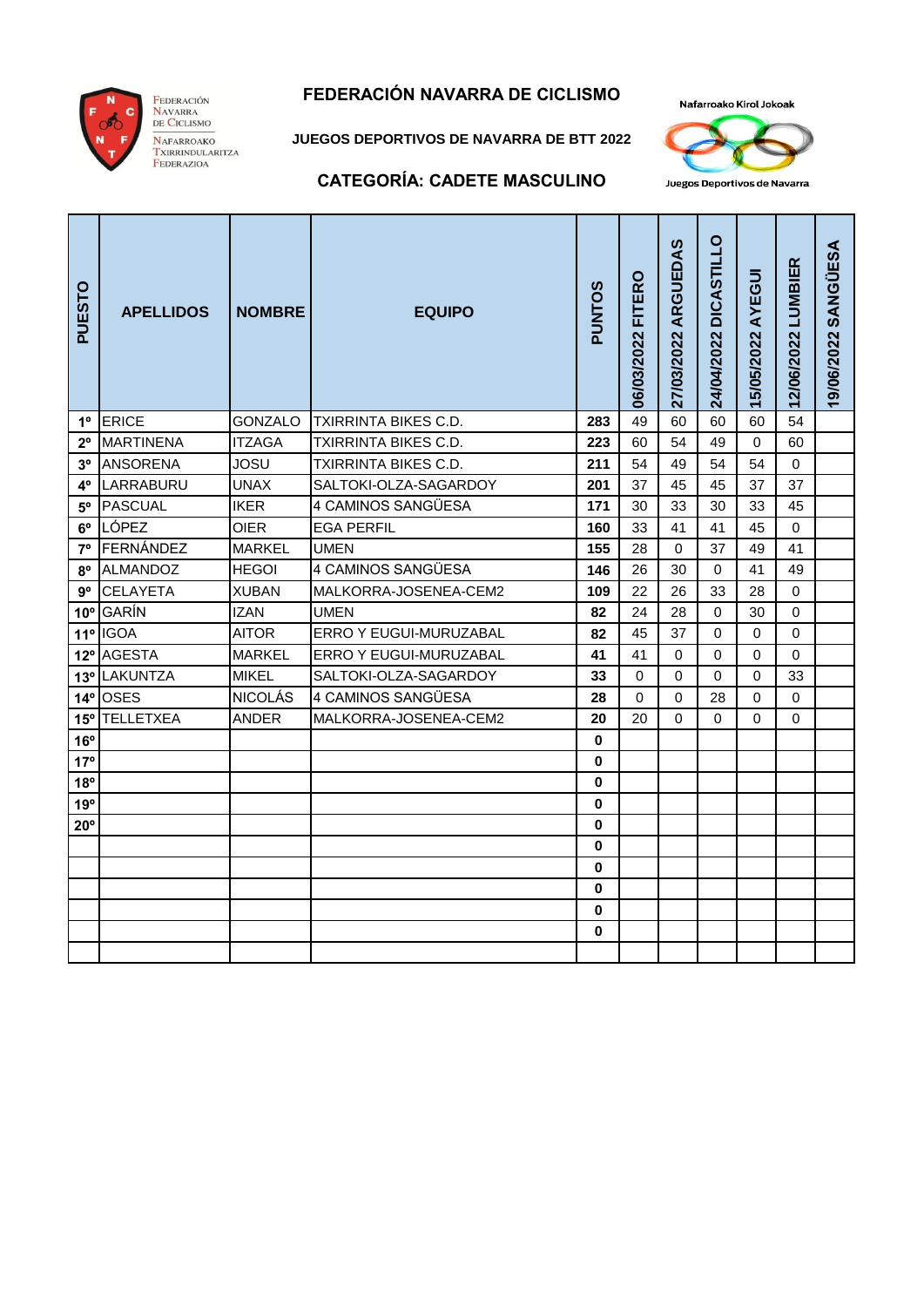

Federación<br>Navarra<br>de Ciclismo NAFARROAKO<br>Txirrindularitza<br>Federazioa

### **FEDERACIÓN NAVARRA DE CICLISMO**

Nafarroako Kirol Jokoak



Juegos Deportivos de Navarra

# **JUEGOS DEPORTIVOS DE NAVARRA DE BTT 2022**

#### **CATEGORÍA: CADETE FEMENINO**

| PUESTO         | <b>APELLIDOS</b> | <b>NOMBRE</b>   | <b>EQUIPO</b>        | <b>PUNTOS</b> | FITERO<br>06/03/2022 | ARGUEDAS<br>27/03/2022 | <b>DICASTILLO</b><br>24/04/2022 | AYEGUI<br>15/05/2022 | LUMBIER<br>12/06/2022 | <b>SANGÜESA</b><br>19/06/2022 |
|----------------|------------------|-----------------|----------------------|---------------|----------------------|------------------------|---------------------------------|----------------------|-----------------------|-------------------------------|
| 1 <sup>°</sup> | LOSARCOS         | <b>SOFÍA</b>    | TXIRRINTA BIKES C.D. | 300           | 60                   | 60                     | 60                              | 60                   | 60                    |                               |
| $2^{\circ}$    | <b>BERNE</b>     | CARLOTA         | <b>UMEN</b>          | 270           | 54                   | 54                     | 54                              | 54                   | 54                    |                               |
| 3 <sup>o</sup> | SANZ             | <b>NAHIA</b>    | <b>UMEN</b>          | 245           | 49                   | 49                     | 49                              | 49                   | 49                    |                               |
| 4°             | <b>GOÑI</b>      | SARA ZIZHU UMEN |                      | 135           | $\Omega$             | $\Omega$               | 45                              | 45                   | 45                    |                               |
|                |                  |                 |                      | 0             |                      |                        |                                 |                      |                       |                               |
|                |                  |                 |                      | 0             |                      |                        |                                 |                      |                       |                               |
|                |                  |                 |                      | 0             |                      |                        |                                 |                      |                       |                               |
|                |                  |                 |                      | 0             |                      |                        |                                 |                      |                       |                               |
|                |                  |                 |                      | 0             |                      |                        |                                 |                      |                       |                               |
|                |                  |                 |                      | 0             |                      |                        |                                 |                      |                       |                               |
|                |                  |                 |                      | 0             |                      |                        |                                 |                      |                       |                               |
|                |                  |                 |                      | 0             |                      |                        |                                 |                      |                       |                               |
|                |                  |                 |                      | 0             |                      |                        |                                 |                      |                       |                               |
|                |                  |                 |                      | 0             |                      |                        |                                 |                      |                       |                               |
|                |                  |                 |                      | 0             |                      |                        |                                 |                      |                       |                               |
|                |                  |                 |                      | 0             |                      |                        |                                 |                      |                       |                               |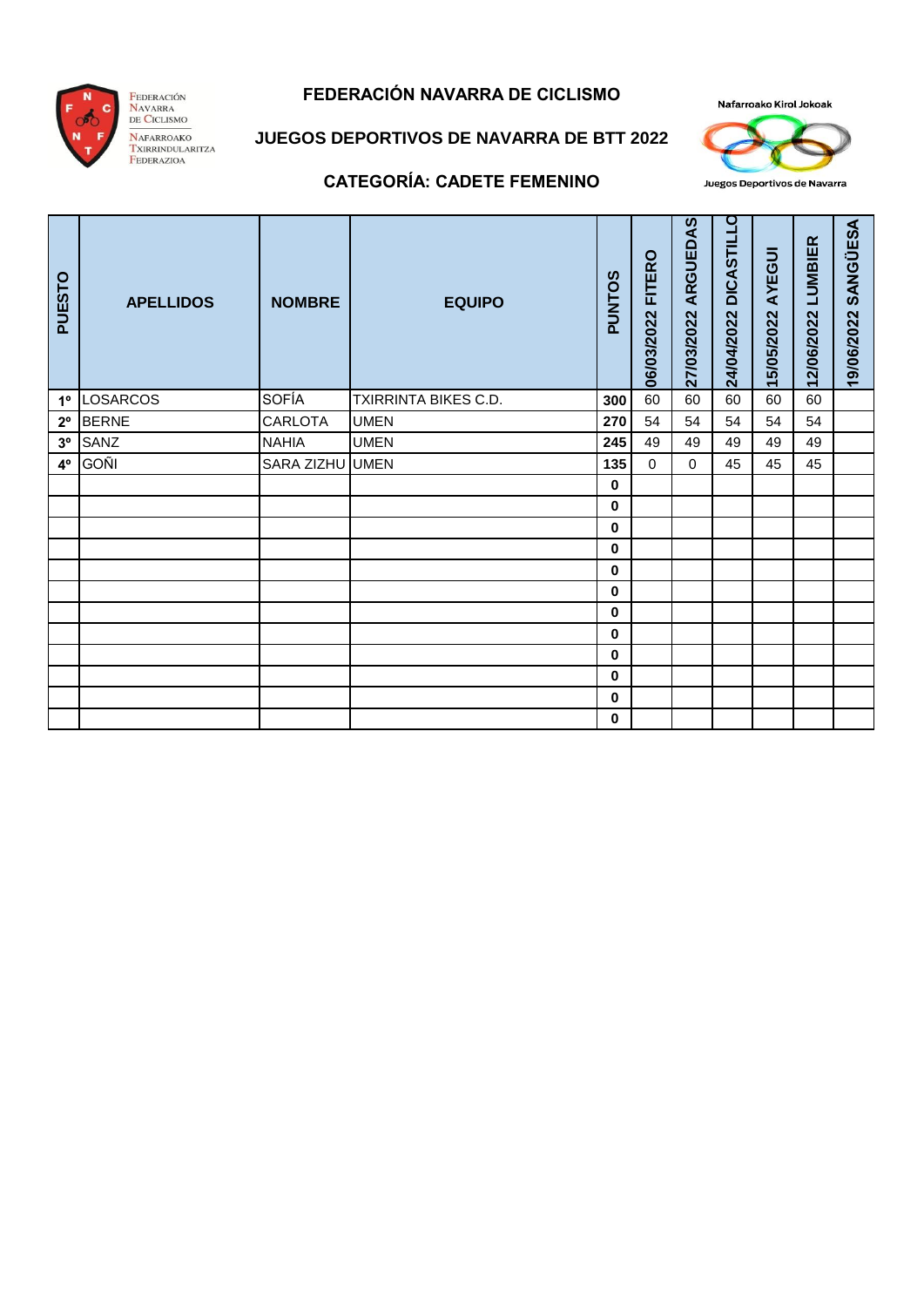

#### **FEDERACIÓN NAVARRA DE CICLISMO**

**JUEGOS DEPORTIVOS DE NAVARRA DE BTT 2022**



#### **CATEGORÍA: INFANTIL MASCULINO**

|  | Juegos Deportivos de Navarra |  |
|--|------------------------------|--|

| PUESTO          | <b>APELLIDOS</b>         | <b>NOMBRE</b>                | <b>EQUIPO</b>                               | <b>PUNTOS</b> | 05/03/2022 FITERO | 26/03/2022 ARTAJONA | 09/04/2022 CAPARROSO | 30/04/2022 SANGUESA | 04/06/2022 ARIZKUN | 11/06/2022 LUMBIER |
|-----------------|--------------------------|------------------------------|---------------------------------------------|---------------|-------------------|---------------------|----------------------|---------------------|--------------------|--------------------|
| $1^{\circ}$     | LAIGLESIA                | <b>ERIK</b>                  | POWER RACE C.C.                             | 337           | 54                | 60                  | 49                   | 54                  | 60                 | 60                 |
| $2^{\circ}$     | <b>ISABA</b>             | <b>EGOI</b>                  | <b>BTT NAVARRA</b>                          | 331           | 60                | 49                  | 54                   | 60                  | 54                 | 54                 |
| 3 <sup>o</sup>  | <b>AZCONA</b>            | <b>PABLO</b>                 | <b>TXIRRINTA BIKES C.D.</b>                 | 270           | 33                | 54                  | 60                   | 49                  | 33                 | 41                 |
| 4°              | <b>SOLA</b>              | <b>EDUARDO</b>               | 4 CAMINOS SANGÜESA                          | 250           | 45                | 37                  | 41                   | 45                  | 37                 | 45                 |
| $5^{\circ}$     | <b>GARCÉS</b>            | <b>IMANOL</b>                | 4 CAMINOS SANGÜESA                          | 234           | 41                | 33                  | 33                   | 37                  | 41                 | 49                 |
| $6^{\circ}$     | VALER                    | JULEN                        | MALKORRA-JOSENEA-CEM2                       | 209           | 28                | 45                  | 26                   | 33                  | 49                 | 28                 |
| 7º              | LARRABURU                | <b>ANDER</b>                 | ULIBELTZAK                                  | 208           | 37                | 30                  | 37                   | 26                  | 45                 | 33                 |
| 8°              | <b>BARBERENA</b>         | <b>JORITZ</b>                | PESCADERÍA OLAVERRI                         | 176           | 49                | 41                  | 45                   | 41                  | 0                  | 0                  |
| $9^{\circ}$     | LARA                     | <b>IÑIGO</b>                 | IZOZMENDI C.C.                              | 170           | 26                | 28                  | 28                   | 28                  | 30                 | 30                 |
|                 | 10° PARDO                | ARATZ                        | 4 CAMINOS SANGÜESA                          | 141           | $\mathbf 0$       | 24                  | 22                   | 30                  | 28                 | 37                 |
| 11°             | <b>GARCÍA</b>            | <b>XABIER</b>                | TXIRRINTA BIKES C.D.                        | 112           | 22                | 20                  | 24                   | 22                  | $\mathbf 0$        | 24                 |
| $12^{\circ}$    | <b>IBÁÑEZ</b>            | <b>OIER</b>                  | SALTOKI-OLZA-SAGARDOY                       | 108           | 18                | 0                   | 18                   | 20                  | 26                 | 26                 |
|                 | 13º ALCAIDE              | <b>JAVIER</b>                | <b>ATALAYA</b>                              | 104           | 24                | 26                  | 30                   | 24                  | 0                  | 0                  |
| 14 <sup>°</sup> | <b>GURRUTXAGA</b>        | <b>ARATZ</b>                 | AURRERA K.E.                                | 92            | 14                | 14                  | $\pmb{0}$            | 18                  | 24                 | 22                 |
|                 | 15° ARÉVALO              | JULEN                        | SALTOKI-OLZA-SAGARDOY                       | 88            | 12                | 12                  | 12                   | 16                  | 20                 | 16                 |
|                 | 16° TIRAPU               | <b>GORKA</b>                 | SALTOKI-OLZA-SAGARDOY                       | 74            | 16                | 0                   | 16                   | 14                  | 14                 | 14                 |
| 17°             | <b>MARTÍNEZ</b>          | <b>EDGAR</b>                 | TXIRRINTA BIKES C.D.                        | 72            | 0                 | 16                  | 14                   | 0                   | 22                 | 20                 |
|                 | 18° LEZA                 | <b>ENEKO</b>                 | SALTOKI-OLZA-SAGARDOY                       | 61            | 0                 | 7                   | 10                   | 10                  | 16                 | 18                 |
|                 | 19º ERROZ<br>20° ALBALAT | <b>XABIER</b><br><b>IZAN</b> | SALTOKI-OLZA-SAGARDOY<br><b>BTT NAVARRA</b> | 58<br>52      | 20<br>$\mathbf 0$ | 18<br>6             | 20<br>6              | $\mathbf 0$<br>12   | 0<br>18            | 0<br>10            |
|                 | 21º MONREAL              | <b>JAVIER</b>                | PESCADERÍA OLAVERRI                         | 52            | 30                | 22                  | 0                    | 0                   | $\mathbf 0$        | $\mathbf 0$        |
| $22^{\circ}$    | <b>BELOKI</b>            | <b>ENAITZ</b>                | SALTOKI-OLZA-SAGARDOY                       | 45            | 10                | 4                   | 4                    | 3                   | 12                 | 12                 |
|                 | 23º PÉREZ                | <b>HÉCTOR</b>                | SALTOKI-OLZA-SAGARDOY                       | 36            | $\overline{7}$    | 3                   | 5                    | 7                   | 8                  | 6                  |
|                 | 24º BERASAIN             | <b>OIHAN</b>                 | SALTOKI-OLZA-SAGARDOY                       | 30            | 0                 | 5                   | 8                    | 0                   | 10                 | $\overline{7}$     |
| $25^{\circ}$    | <b>OLITE</b>             | <b>HÉCTOR</b>                | IZOZMENDI C.C.                              | 27            | 6                 | $\overline{2}$      | $\overline{2}$       | 6                   | $\overline{7}$     | 4                  |
|                 | 26° BERRADRE             | <b>DIEGO</b>                 | 4 CAMINOS SANGÜESA                          | 24            | 8                 | 0                   | 0                    | 8                   | 0                  | 8                  |
|                 | 27º GARCÍA               | <b>ARITZ</b>                 | <b>ROTXABIKES</b>                           | 23            | 5                 | $\mathbf 0$         | 3                    | 4                   | 6                  | 5                  |
|                 | 28° GIMÉNEZ              | JOSÉ                         | <b>ROTXABIKES</b>                           | 11            | 4                 | 1                   | 1                    | 5                   | 0                  | 0                  |
|                 | 29° YUSEINOV             | <b>YUSEIN</b>                | <b>ROTXABIKES</b>                           | 10            | 0                 | 10                  | 0                    | 0                   | 0                  | 0                  |
|                 | 30° LUQUIN               | IÑIGO                        | <b>BTT NAVARRA</b>                          | 8             | 0                 | 8                   | 0                    | 0                   | 0                  | 0                  |
|                 |                          |                              |                                             | 0             |                   |                     |                      |                     |                    |                    |
|                 |                          |                              |                                             | 0             |                   |                     |                      |                     |                    |                    |
|                 |                          |                              |                                             | 0             |                   |                     |                      |                     |                    |                    |
|                 |                          |                              |                                             | 0             |                   |                     |                      |                     |                    |                    |
|                 |                          |                              |                                             | 0             |                   |                     |                      |                     |                    |                    |
|                 |                          |                              |                                             | $\pmb{0}$     |                   |                     |                      |                     |                    |                    |
|                 |                          |                              |                                             | 0             |                   |                     |                      |                     |                    |                    |
|                 |                          |                              |                                             | $\mathbf 0$   |                   |                     |                      |                     |                    |                    |
|                 |                          |                              |                                             | $\mathbf 0$   |                   |                     |                      |                     |                    |                    |
|                 |                          |                              |                                             | 0             |                   |                     |                      |                     |                    |                    |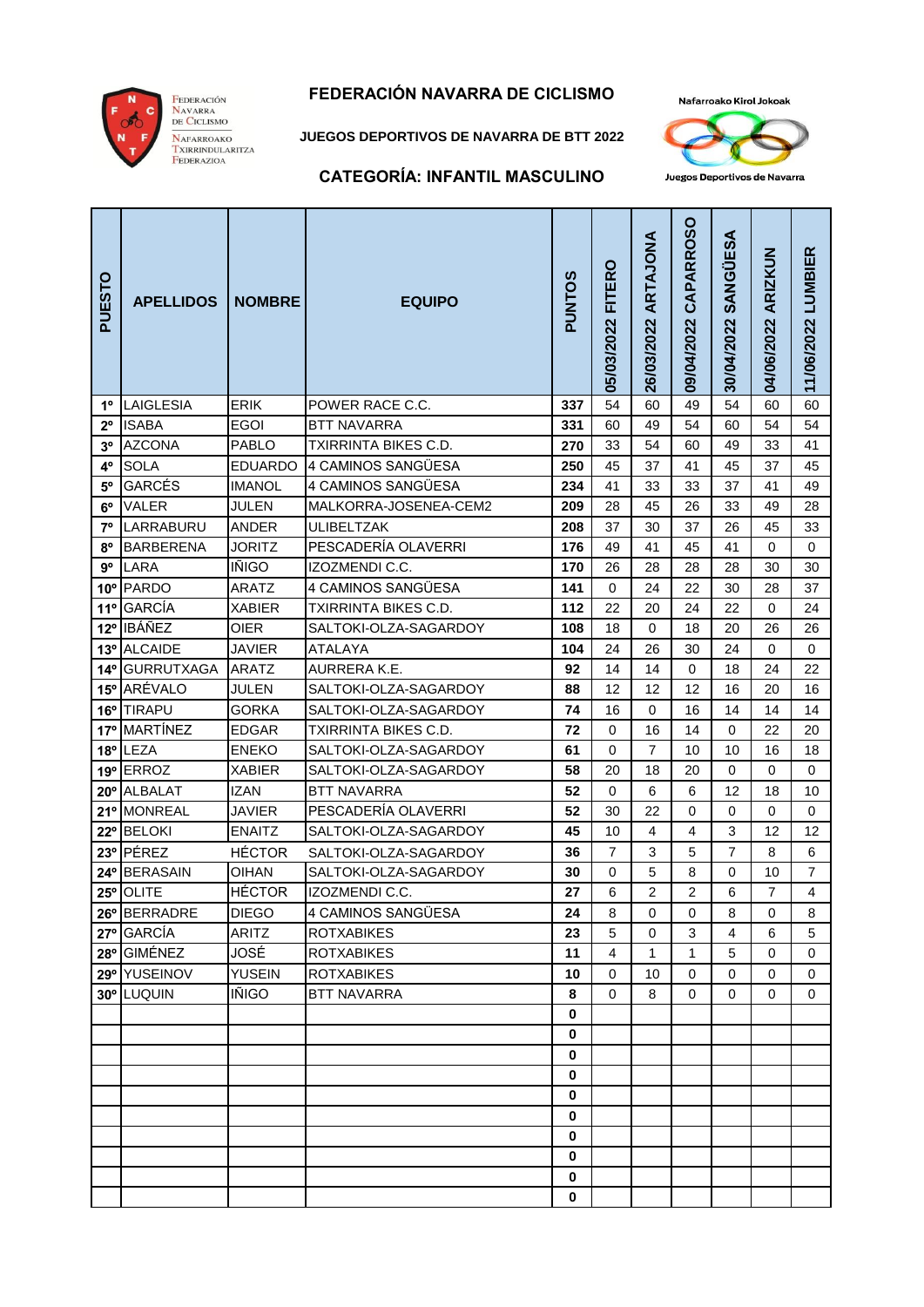

#### FEDERACIÓN NAVARRA **NAFARROAKO TEARARROAKO<br>TXIRRINDULARITZA<br>FEDERAZIOA**

### **FEDERACIÓN NAVARRA DE CICLISMO**

**JUEGOS DEPORTIVOS DE NAVARRA DE BTT 2022**



Juegos Deportivos de Navarra

#### **CATEGORÍA: INFANTIL FEMENINO**

| PUESTO         | <b>APELLIDOS</b> | <b>NOMBRE</b> | <b>EQUIPO</b>         | SOLNNc   | FITERO<br>05/03/2022 | ARTAJONA<br>26/03/2022 | CAPARROSO<br>09/04/2022 | SANGÜESA<br>30/04/2022 | ARIZKUN<br>04/06/2022 | <b>LUMBIER</b><br>11/06/2022 |
|----------------|------------------|---------------|-----------------------|----------|----------------------|------------------------|-------------------------|------------------------|-----------------------|------------------------------|
| 1 <sup>°</sup> | <b>AZANZA</b>    | <b>SOFÍA</b>  | IZOZMENDI C.C.        | 342      | 60                   | 54                     | 60                      | 54                     | 60                    | 54                           |
| $2^{\circ}$    | <b>AZANZA</b>    | LUCÍA         | IZOZMENDI C.C.        | 315      | 54                   | 49                     | 54                      | 49                     | 49                    | 60                           |
| 3 <sup>o</sup> | <b>BERTIZ</b>    | <b>EKIÑE</b>  | MALKORRA-JOSENEA-CEM2 | 291      | 49                   | 45                     | 49                      | 45                     | 54                    | 49                           |
| $4^{\circ}$    | <b>ROMERO</b>    | <b>EIDER</b>  | IZOZMENDI C.C.        | 127      | $\Omega$             | 41                     | 45                      | 41                     | $\Omega$              | $\Omega$                     |
| $5^{\circ}$    | <b>SOLA</b>      | <b>UXUE</b>   | 4 CAMINOS SANGÜESA    | 120      | $\Omega$             | 60                     | $\Omega$                | 60                     | $\Omega$              | $\Omega$                     |
| $6^{\circ}$    |                  |               |                       | $\bf{0}$ |                      |                        |                         |                        |                       |                              |
| $7^{\circ}$    |                  |               |                       | $\bf{0}$ |                      |                        |                         |                        |                       |                              |
| $8^{\circ}$    |                  |               |                       | $\bf{0}$ |                      |                        |                         |                        |                       |                              |
| $9^{\circ}$    |                  |               |                       | 0        |                      |                        |                         |                        |                       |                              |
| $10^{\circ}$   |                  |               |                       | 0        |                      |                        |                         |                        |                       |                              |
| 11°            |                  |               |                       | 0        |                      |                        |                         |                        |                       |                              |
|                |                  |               |                       | 0        |                      |                        |                         |                        |                       |                              |
|                |                  |               |                       | 0        |                      |                        |                         |                        |                       |                              |
|                |                  |               |                       | 0        |                      |                        |                         |                        |                       |                              |
|                |                  |               |                       | 0        |                      |                        |                         |                        |                       |                              |
|                |                  |               |                       | 0        |                      |                        |                         |                        |                       |                              |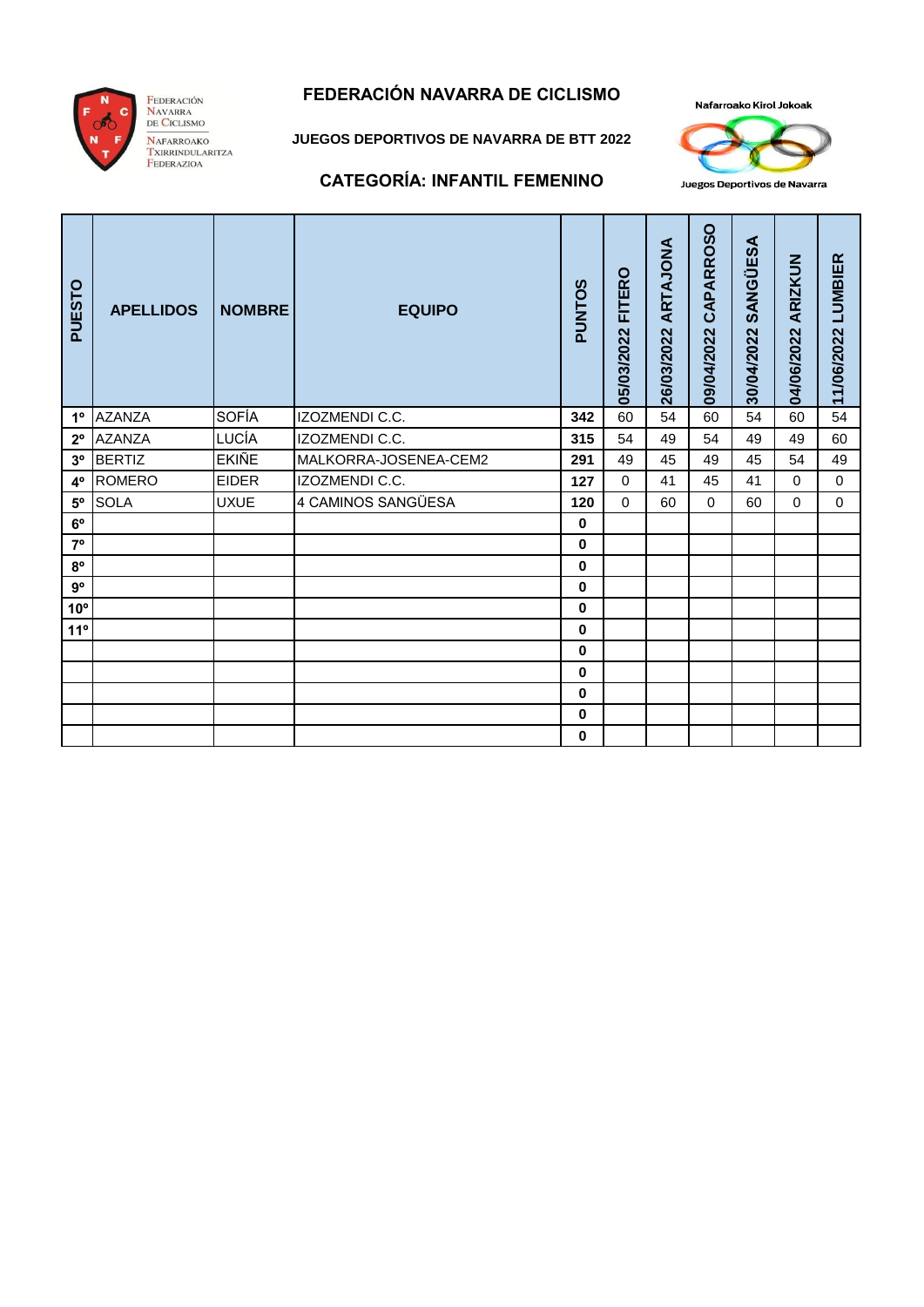

#### **FEDERACIÓN NAVARRA DE CICLISMO**

**JUEGOS DEPORTIVOS DE NAVARRA DE BTT 2022**

#### **CATEGORÍA: ALEVÍN MASCULINO**



| PUESTO       | <b>APELLIDOS</b>                    | <b>NOMBRE</b>       | <b>EQUIPO</b>                             | PUNTOS                  | 05/03/2022 FITERO | 26/03/2022 ARTAJONA | 09/04/2022 CAPARROS | 30/04/2022 SANGÜESA | 04/06/2022 ARIZKUN | 11/06/2022 LUMBIER |
|--------------|-------------------------------------|---------------------|-------------------------------------------|-------------------------|-------------------|---------------------|---------------------|---------------------|--------------------|--------------------|
| $1^{\circ}$  | ARIZ                                | IZAN                | CYCLA                                     | 360                     | 60                | 60                  | 60                  | 60                  | 60                 | 60                 |
| $2^{\circ}$  | SANZ                                | ION                 | BTT NAVARRA                               | 305                     | 54                | 45                  | 49                  | 49                  | 54                 | 54                 |
|              | 3º ZUFIAURRE                        | <b>EKAITZ</b>       | QUESOS ALBENIZ                            | 301                     | 49                | 54                  | 54                  | 54                  | 45                 | 45                 |
| 4°           | <b>BELOQUI</b>                      | AITOR               | SALTOKI-OLZA-SAGARDOY                     | 282                     | 45                | 49                  | 45                  | 45                  | 49                 | 49                 |
| 5°           | VIELA                               | <b>IGOR</b>         | MALKORRA-JOSENEA-CEM2                     | 246                     | 41                | 41                  | 41                  | 41                  | 41                 | 41                 |
| 6°           | APEZTEGUÍA                          | ANDER               | <b>CICLOS LIZARRA</b>                     | 187                     | 20                | 26                  | 30                  | 37                  | 37                 | 37                 |
| $7^\circ$    | <b>ALDABA</b>                       | <b>JOANES</b>       | SALTOKI-OLZA-SAGARDOY                     | 183                     | 28                | 33                  | 26                  | 30                  | 33                 | 33                 |
|              | 8º MARTÍNEZ<br>9 <sup>°</sup> MARÍN | URKO<br><b>EGOI</b> | ROTXABIKES<br>SALTOKI-OLZA-SAGARDOY       | 182<br>164              | 33<br>37          | 30<br>37            | 37<br>33            | 28<br>33            | 28<br>24           | 26<br>0            |
|              | 10° AGESTA                          | AIMAR               | MALKORRA-JOSENEA-CEM2                     | 140                     | 26                | 28                  | 28                  | 12                  | 26                 | 20                 |
|              | 11º ZARRANTZ                        | AURITZ              | <b>IZOZMENDI</b>                          | 124                     | 0                 | 22                  | 22                  | 20                  | 30                 | 30                 |
| $12^{\circ}$ | <b>VERTIZ</b>                       | JOANES              | MALKORRA-JOSENEA-CEM2                     | 122                     | 24                | 12                  | 24                  | 22                  | 16                 | 24                 |
|              | 13º BALDA                           | OINATZ              | 4 CAMINOS SANGÜESA                        | 104                     | 12                | 20                  | 16                  | 16                  | 18                 | 22                 |
|              | 14º LÓPEZ                           | <b>XABIER</b>       | <b>CICLOS LIZARRA</b>                     | 100                     | 22                | 16                  | 8                   | 14                  | 22                 | 18                 |
|              | 15° BARBERENA                       | BEÑAT               | MALKORRA-JOSENEA-CEM2                     | 88                      | 16                | 14                  | 12                  | 26                  | 20                 | 0                  |
|              | 16° ALCAIDE                         | PABLO               | ATALAYA                                   | 74                      | 30                | 24                  | 20                  | $\mathbf 0$         | 0                  | 0                  |
|              | 17º COSTA                           | ANDONI              | <b>ROTXABIKES</b>                         | 72                      | 18                | 6                   | 18                  | 8                   | 8                  | 14                 |
|              | 18° RUÍZ                            | UNAI                | 4 CAMINOS SANGÜESA                        | 66                      | 0                 | 0                   | 0                   | 24                  | 14                 | 28                 |
|              | 19º AZCONA                          | <b>LUCAS</b>        | TXIRRINTA BIKES C.D.                      | 63                      | 1                 | 18                  | 14                  | 18                  | 12                 | 0                  |
|              | 20° GARCÍA                          | <b>DIEGO</b>        | <b>IZOZMENDI</b>                          | 52                      | 10                | 8                   | 6                   | 10                  | 6                  | 12                 |
|              | 21º MUNÁRRIZ                        | EDER                | SALTOKI-OLZA-SAGARDOY                     | 48                      | 14                | 10                  | 10                  | 7                   | 0                  | 7                  |
|              | 22º SALAVERRI                       | OIHAN               | MALKORRA-JOSENEA-CEM2                     | 43                      | 0                 | 5                   | 7                   | 5                   | 10                 | 16                 |
|              | 23º BELOKI                          | <b>OIAN</b>         | SALTOKI-OLZA-SAGARDOY                     | 25                      | $\overline{7}$    | 7                   | 4                   | 1                   | 1                  | 5                  |
|              | 24° ORTIGOSA<br>25° IÑIGO           | MARIO<br>BEÑAT      | <b>IZOZMENDI</b><br><b>IZOZMENDI</b>      | 24<br>22                | 4<br>6            | 1<br>3              | 0<br>$\mathbf{1}$   | 4<br>1              | 7<br>5             | 8<br>6             |
|              | 26° BUSTINDUY                       | ANDONI              | BTT NAVARRA                               | 20                      | 0                 | 4                   | 0                   | 6                   | 0                  | 10                 |
|              | 27º GARCÍA                          | PAULO               | ROTXABIKES                                | 16                      | 8                 | 2                   | 3                   | 0                   | 3                  | 0                  |
|              | 28° RUIZ                            | MANUEL              | <b>IZOZMENDI</b>                          | 13                      | 1                 | 1                   | 5                   | 1                   | 2                  | 3                  |
|              | 29° ZARRANZ                         | ARATZ               | 4 CAMINOS SANGÜESA                        | 10                      | 0                 | 1                   | 1                   | 3                   | 4                  | $\mathbf{1}$       |
|              | 30° RUÍZ                            | XABAT               | <b>IZOZMENDI</b>                          | 9                       | $\overline{2}$    | 1                   | 1                   | 0                   | 1                  | 4                  |
|              | 31º PALMA                           | HARKAITZ            | SALTOKI-OLZA-SAGARDOY                     | 9                       | 5                 | $\mathbf{1}$        | $\mathbf{1}$        | 0                   | 1                  | 1                  |
|              | 32º GARCÍA                          | <b>TASIO</b>        | SALTOKI-OLZA-SAGARDOY                     | 8                       | 3                 | 0                   | 2                   | 1                   | 0                  | 2                  |
|              | 33º GASTÓN                          | IÑIGO               | 4 CAMINOS SANGÜESA                        | 6                       | 1                 | 1                   | 1                   | 2                   | 1                  | 0                  |
|              | 34º OSACAR                          | IZAR                | SALTOKI-OLZA-SAGARDOY                     | 5                       | 1                 | 0                   | 1                   | 1                   | 1                  | 1                  |
|              | 35° LIZARRAGA                       | <b>EKAITZ</b>       | SALTOKI-OLZA-SAGARDOY                     | 5                       | 1                 | $\mathbf 0$         | 1                   | 1                   | 1                  | $\mathbf{1}$       |
|              | 36° PÉREZ                           | <b>JAVIER</b>       | <b>IZOZMENDI</b>                          | 5                       | 1                 | 1                   | 1                   | 1                   | 1                  | 0                  |
|              | 37º MTNEZ. TREVIÑO                  | <b>OHIAN</b>        | <b>IZOZMENDI</b>                          | 4                       | 1                 | 1                   | 1                   | 0                   | 0                  | 1                  |
|              | 38º MIRANDA                         | <b>ENEKO</b>        | MALKORRA-JOSENEA-CEM2                     | 4                       | 1                 | 1                   | 0                   | 1                   | 1                  | 0                  |
|              | 39° SUBIZAR<br>40° ZELAIETA         | OIHAN<br>AIERT      | <b>IZOZMENDI</b><br>MALKORRA-JOSENEA-CEM2 | 3<br>3                  | 0<br>1            | $\mathbf{1}$<br>0   | 1<br>1              | 0<br>0              | 1<br>1             | 0<br>0             |
|              | 41º SOLA                            | <b>HUGO</b>         | SALTOKI-OLZA-SAGARDOY                     | 3                       | 0                 | 1                   | 1                   | 1                   | 0                  | 0                  |
|              | 42º CASADO                          | MIKEL               | IZOZMENDI                                 | 3                       | 1                 | 1                   | 0                   | 1                   | 0                  | 0                  |
|              | 43º SUVERBIOLA                      | ADRIÁN              | <b>IZOZMENDI</b>                          | 3                       | 1                 | 1                   | 1                   | 0                   | 0                  | 0                  |
|              | 44º GARCÍA                          | <b>GAIZKA</b>       | ATALAYA                                   | 3                       | 1                 | 1                   | 1                   | 0                   | 0                  | 0                  |
|              | 45° CHACOBO                         | MARTIN              | SALTOKI-OLZA-SAGARDOY                     | 3                       | 1                 | 1                   | 1                   | 0                   | 0                  | 0                  |
|              | 46° TANIÑE                          | AIMAR               | SALTOKI-OLZA-SAGARDOY                     | 3                       | 1                 | $\mathbf{1}$        | 1                   | 0                   | 0                  | 0                  |
|              | 47° RUIZ                            | <b>MARIO</b>        | BTT NAVARRA                               | 2                       | 0                 | 1                   | 0                   | 0                   | 0                  | 1                  |
|              | 48° MENDIRI                         | OLIVER              | <b>BTT NAVARRA</b>                        | 2                       | 0                 | 1                   | 0                   | 0                   | 0                  | 1                  |
|              | 49º GARBISU                         | ORTZI               | SALTOKI-OLZA-SAGARDOY                     | 2                       | 0                 | 0                   | 1                   | 0                   | 1                  | 0                  |
|              | 50° ABÁRZUZA                        | UNAI                | BTT NAVARRA                               | $\overline{\mathbf{c}}$ | 0                 | 1                   | 0                   | 1                   | 0                  | 0                  |
|              | 51º BARASOAIN                       | <b>JAVIER</b>       | BTT NAVARRA                               | 1                       | 0                 | 0                   | 0                   | 1                   | 0                  | 0                  |
|              | 52º ARÉVALO                         | OHIAN               | INAME ERMITAGAÑA                          | 1                       | 0                 | 0                   | 1                   | 0                   | 0                  | 0                  |
|              | 53º DURÁN                           | MARTIN              | BTT NAVARRA                               | 1                       | 0                 | 0                   | $\mathbf{1}$        | 0                   | 0                  | 0                  |
|              |                                     |                     |                                           | 0                       |                   |                     |                     |                     |                    |                    |
|              |                                     |                     |                                           | 0<br>0                  |                   |                     |                     |                     |                    |                    |
|              |                                     |                     |                                           |                         |                   |                     |                     |                     |                    |                    |